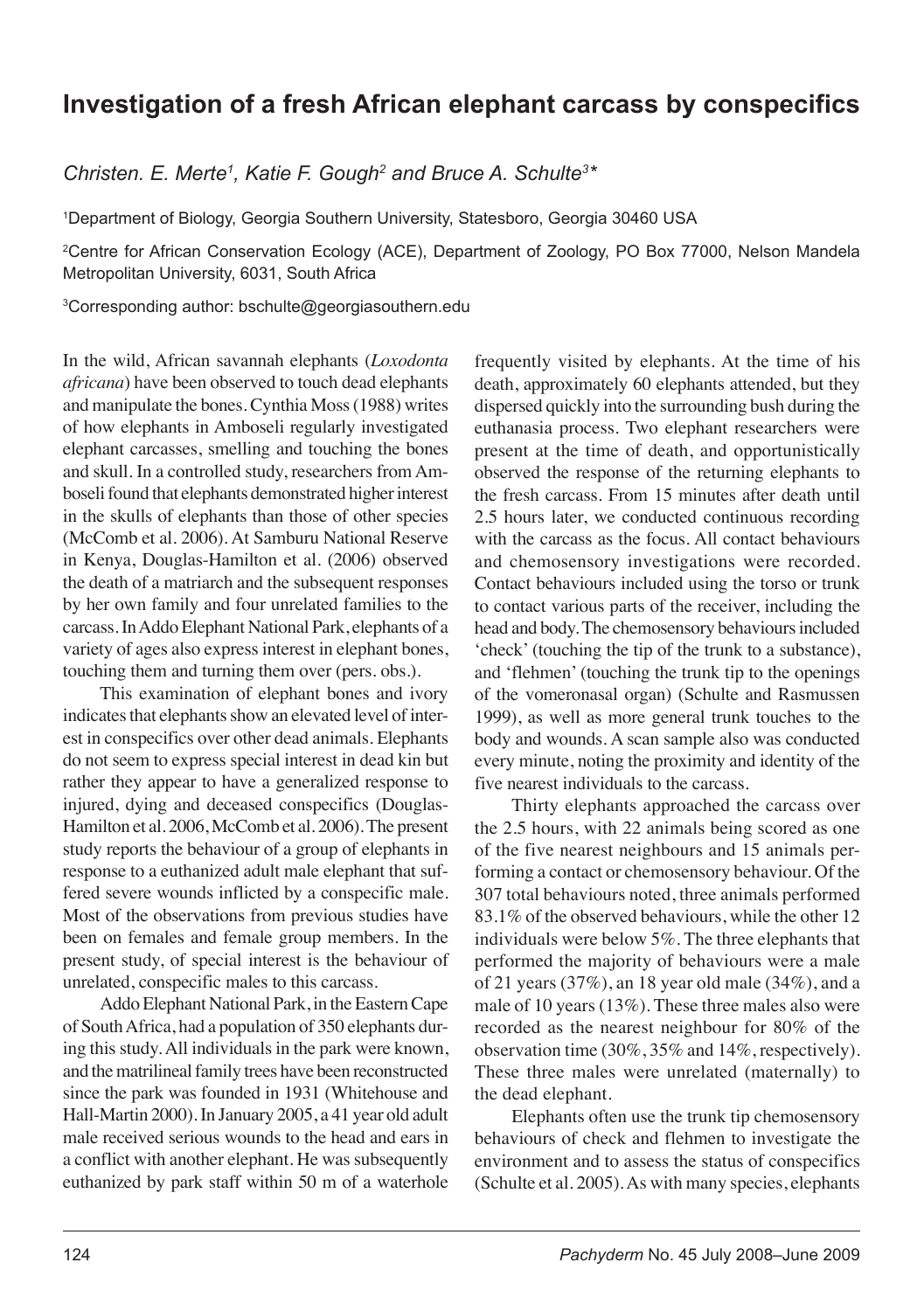may obtain information on individual identity via chemical signals. The 21-year-old male performed checks to the ground near the carcass and to the carcass itself. Interestingly, the 18 year old male performed checks to the carcass only. The 10 year old male directed more attention to the actual wounds (0.12 checks/min) than to the carcass in general (0.02 checks/min). It is unclear what information may have been acquired from investigating the wounds specifically.

Both the 18 and 21 year old males performed mounting and sitting behaviours. These included sitting on the carcass, where a male backed up to the carcass and placed the upper portion of the rear legs and haunches onto it. Both individuals straddled the carcass, with the front feet on one side of the carcass and the rear on the opposite. Finally, each male performed a mount (Fig. 1). The 21 year old male mounted the carcass twice, and the 18 year old male mounted nine times. Although the stimulus for this mounting behaviour is not clear, the males may have been exhibiting dominance, showing displacement activity, or seeking a response from the dead male. Young elephants sometimes climb on recumbent older elephants (Lee 1986, pers. obs.), and this play behaviour may be related to assessing dominance.

The 10 adult females in the immediate area contributed only 3% to the nearest neighbour data (4 females). The presence of the larger males at the carcass may have deterred them from closer investigation. The dead male was not related to any of the family groups in the area on the day of his death. In subsequent weeks, family groups (including the dead male's natal family) were frequently in the area, both drinking from the nearby waterhole and examining the carcass. Although the females did eventually express interest, the males dominated the space immediately surrounding the carcass for the initial two and a half hours after death.

The observed variations in the behaviour of male and female elephants to the carcass reflect differences inherent in male and female elephant societies. As the females live in family groups, their interest may be focused on kin that are acting oddly, such as those in the process of dying, but not in discerning kin from non-kin after death (Douglas-Hamilton et al. 2006). Male society is governed by relative position in a dominance hierarchy; therefore, it would be to their benefit to investigate the death of another male. Any disruption in the hierarchy, particularly in a small, fenced reserve with demonstrated high rates of aggression (Whitehouse and Kerley 2002, Whitehouse and Shoeman 2003), would affect the relative status of the surviving males. Chemical signals offer a reliable means of detecting the condition or status of conspecifics (Schulte et al. 2005), so the other males may have been acquiring information about the deceased male. Alternatively or in addition, a recumbent adult male may release a show of dominance in conspecific males, illustrated by extensive investigation and mounting. By continuing to report detailed observations on rare events such as the investigation of dead conspecifics, we can better understand the social and emotional complexity of elephants and other wildlife.

## **Acknowledgements**

The National Science Foundation (Award Nos. 02- 17062, 17068 and 16862 to BAS, Thomas E. Goodwin and the late L.E.L. Rasmussen, respectively) provided funding for CEM. Additional funding was provided by Georgia Southern University graduate student funds. The IACUC (I04014) at Georgia Southern University gave approval for vertebrate research. The International Fund for Animal Welfare and the Nelson Mandela Metropolitan University (NMMU) provided funding for KFG. We thank South Africa National Parks and Addo Elephant National Park for their support, with additional thanks to NMMU, particularly G. Kerley and the members of ACE.